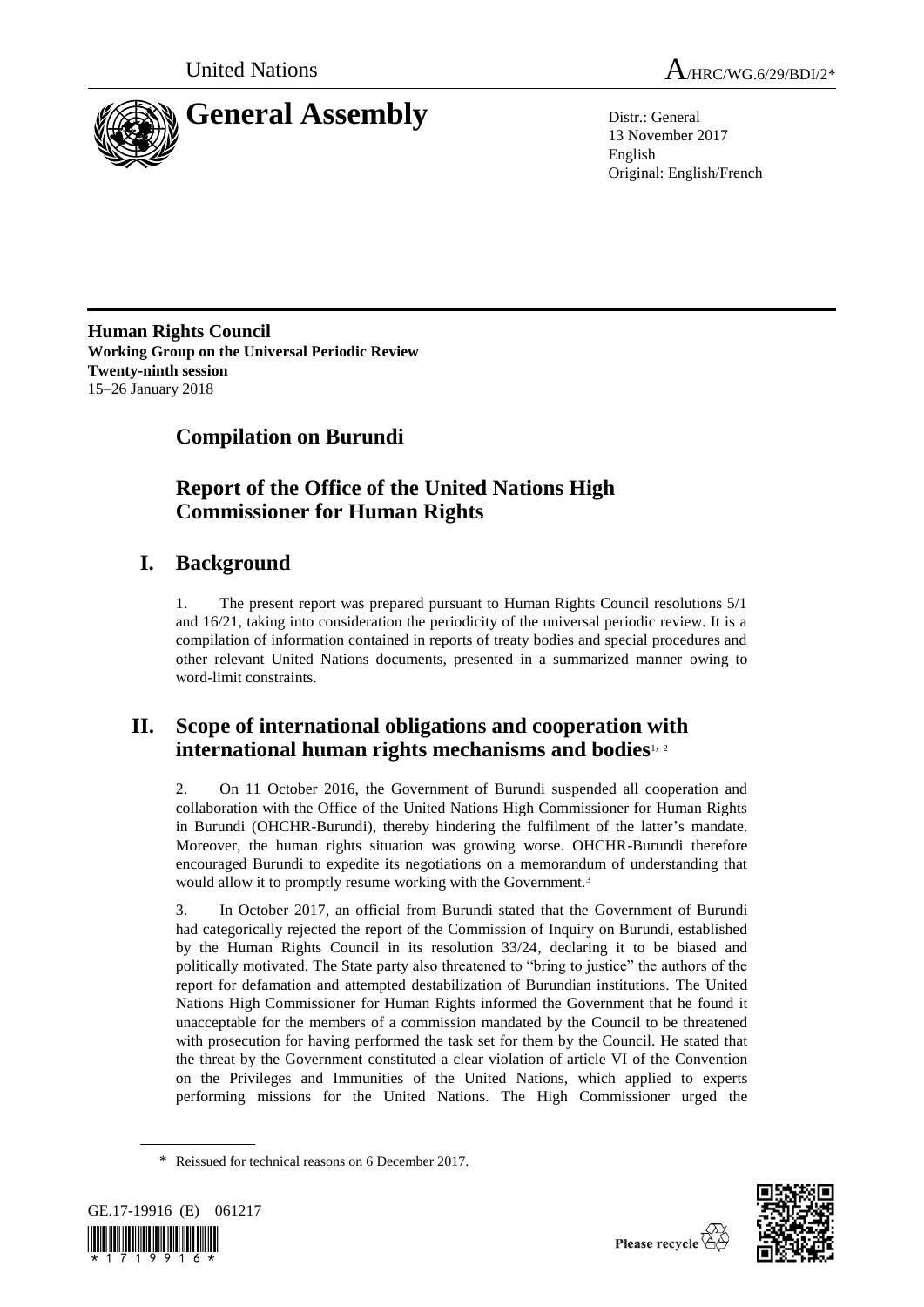Government to review its policy of refusing to cooperate with the independent Commission and to cease threatening its members. 4

4. The Committee on the Elimination of Discrimination against Women regretted the intention of Burundi to withdraw from the Rome Statute of the International Criminal Court; its rejection of the independent investigation on Burundi carried out pursuant to Human Rights Council resolution S-24/1, and the consequent declaration of the independent experts as persona non gratae in Burundi; its rejection of cooperation with the Commission of Inquiry on Burundi; and its ongoing reassessment of its cooperation with and the presence of the Office of the United Nations High Commissioner for Human Rights (OHCHR) in the State. The Committee called upon Burundi to ensure unhindered access by United Nations entities, including OHCHR and the Commission of Inquiry, to all areas and to continue cooperating with the Prosecutor of the International Criminal Court.<sup>5</sup>

5. The Special Rapporteur on the situation of human rights defenders stated that Burundi had yet to sign the International Convention on the Protection of the Rights of All Migrant Workers and Members of Their Families; the Optional Protocol to the International Covenant on Civil and Political Rights; the Second Optional Protocol to the International Covenant on Civil and Political Rights, aiming at the abolition of the death penalty; the Optional Protocol to the International Covenant on Economic, Social and Cultural Rights; and the Optional Protocol to the Convention on the Rights of the Child on a communications procedure.<sup>6</sup>

6. The same Special Rapporteur reported that Burundi had been examined under the universal periodic review in January 2013. During the review, 174 recommendations had been made, 146 of which had been accepted by the Government. The remaining recommendations had been rejected by the Government, including 14 relating to freedom of expression and association.<sup>7</sup>

7. The independent experts who conducted the independent investigation on Burundi carried out pursuant to Human Rights Council resolution S-24/1 (the independent experts), recommended that Burundi immediately ratify, without reservations, the International Convention for the Protection of All Persons from Enforced Disappearance.<sup>8</sup>

8. The United Nations Educational, Scientific and Cultural Organization (UNESCO) encouraged Burundi to ratify the Convention against Discrimination in Education.<sup>9</sup>

9. The Office of the United Nations High Commissioner for Refugees (UNHCR) reported that Burundi had acceded in 1963 to the Convention relating to the Status of Refugees and in 1971 to its 1967 Protocol. However, despite applying a flexible approach and having inclusive policies towards refugees, Burundi had made reservations to the Convention that limited refugees' freedom of movement, access to wage-earning employment and right to education.<sup>10</sup>

# **III. National human rights framework**<sup>11</sup>

10. The Committee on the Elimination of Discrimination against Women recommended that Burundi allocate the human, technical and financial resources necessary to ensure the implementation of the national gender policy, and establish its monitoring mechanisms, including the National Gender Council. <sup>12</sup> It also recommended that Burundi effectively implement the national plan to combat gender-based violence (2010).<sup>13</sup> The Committee welcomed the national action plan for the implementation of Security Council resolution 1325 (2000) on women, peace and security, covering the period 2012-2016.<sup>14</sup>

11. OHCHR-Burundi regretted that the National Independent Human Rights Commission was to be downgraded from A to B status by the Global Alliance of National Human Rights Institutions, and invited the Commission to work with the Office to ensure its independence.<sup>15</sup>

12. The Special Rapporteur on human rights defenders urged the newly appointed members of the Commission to do their utmost to regain the confidence of human rights defenders and ensure that the Commission was a strong, independent institution capable of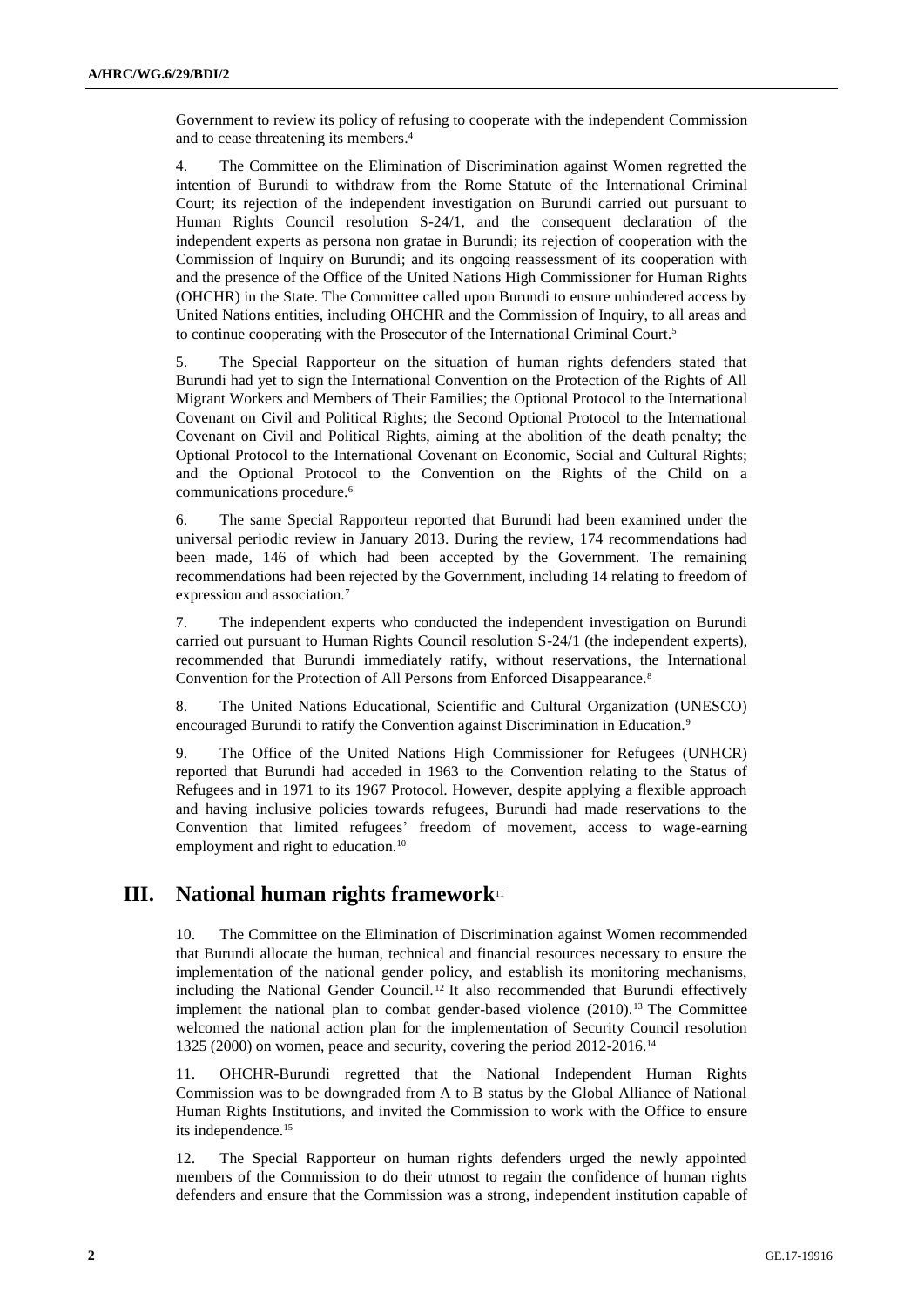credible and impartial scrutiny of the State's human rights obligations.<sup>16</sup> In addition, the Commission must be consulted in processes undertaken to establish human rights protection mechanisms, in particular in the implementation of a programme to protect human rights defenders.<sup>17</sup>

# **IV. Implementation of international human rights obligations, taking into account applicable international humanitarian law**

## **A. Cross-cutting issues**

### **1. Equality and non-discrimination**<sup>18</sup>

13. The Human Rights Committee was concerned by reports that homosexuals were faced with threats to their physical integrity, intimidation and discrimination in various spheres of life. In particular, the Committee was concerned by the fact that homosexuality was defined as an offence in the Criminal Code; the fact that students considered to be homosexuals might be barred from their schools; and the obstacles faced by homosexuals seeking to found associations. The Committee recommended that Burundi decriminalize homosexuality.<sup>19</sup>

14. The Committee on the Elimination of Discrimination against Women expressed concern that Burundi had done little to amend existing laws that discriminated against women, including the Code of the Person and the Family (arts. 38, 88, 122 and 126), the Nationality Code (art. 4), the Labour Code (title 4) and the Criminal Code (arts. 353–357, 363 and 539). It recommended that Burundi accelerate its law reform process and, within a specific time frame, repeal all discriminatory provisions and harmonize all laws in line with the Convention on the Elimination of All Forms of Discrimination against Women and ensure their effective implementation.<sup>20</sup>

#### **2. Development, the environment, and business and human rights**

15. The Committee on the Elimination of Discrimination against Women welcomed that gender equality was a first priority of the strategic framework on combating poverty and that the strategic framework had established a fund to finance agricultural activities of rural women. The Committee was concerned that most women still faced barriers to their economic empowerment, given their poor socioeconomic condition, the stereotypes against them, their limited access to credit for failure to meet banks' requirements and the unequal inheritance rights regarding the right to land tenure.<sup>21</sup>

# **B. Civil and political rights**

## **1. Right to life, liberty and security of person**<sup>22</sup>

16. OHCHR-Burundi reported that with Nkurunziza's victory in the presidential elections, a phase of intensifying violence had begun.<sup>23</sup> The independent experts stated that, on 25 April 2016, the Office of the Prosecutor of the International Criminal Court had started a preliminary examination on alleged crimes under the jurisdiction of the International Criminal Court committed in Burundi since April 2015. The preliminary examination focused on allegations of killing, imprisonment, torture, rape and other forms of sexual violence, as well as cases of enforced disappearances.<sup>24</sup>

17. The independent experts reported that the attacks of 11 December 2015 by armed groups on four military camps, three in Bujumbura and one in the province of Bujumbura Rural, had been followed by operations during which security forces had allegedly committed massive violations of human rights, notably a high number of extrajudicial executions of young people.<sup>25</sup> They recommended that Burundi immediately cease using the intelligence services and the police force, in particular, as armed instruments in defence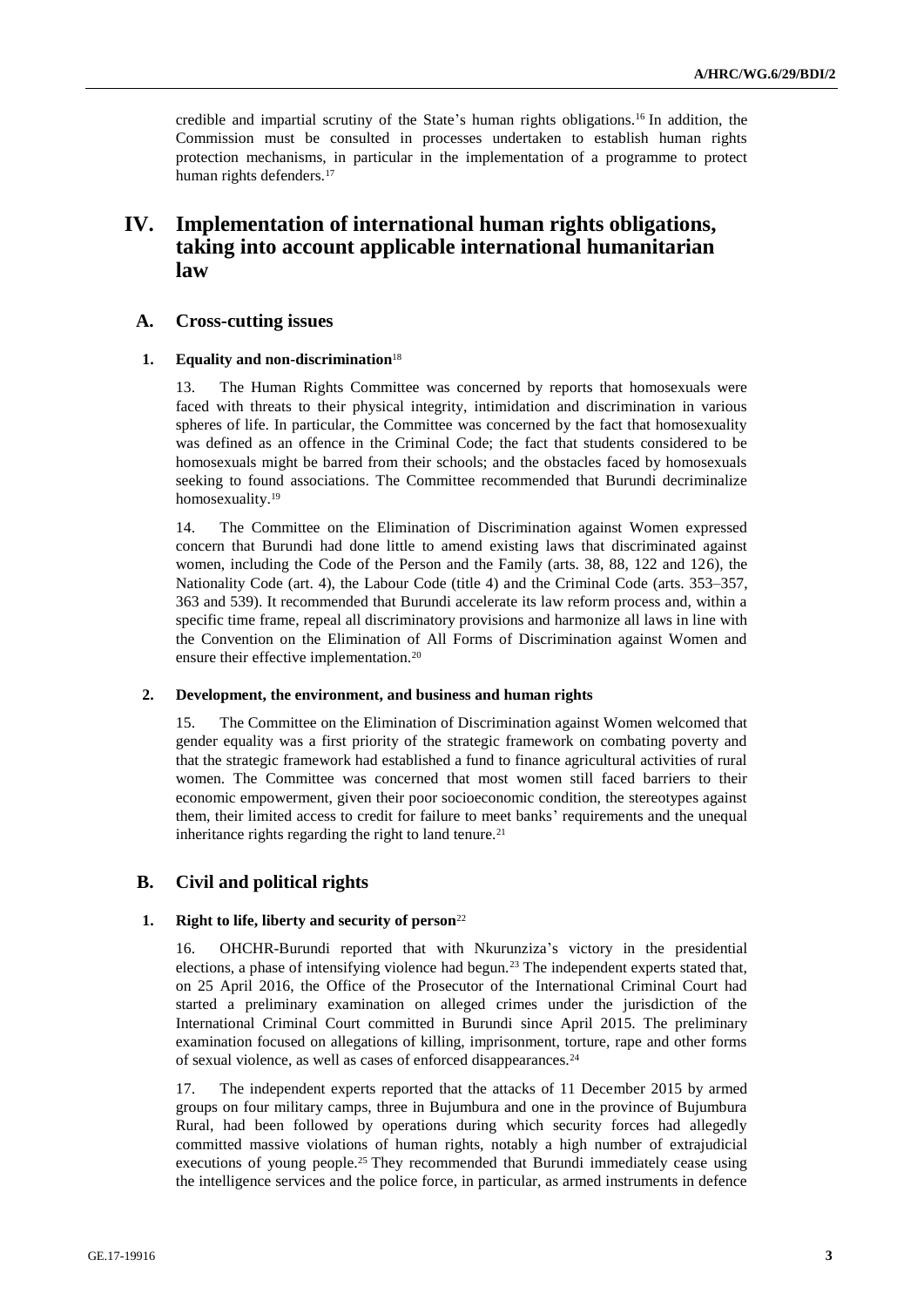of a partisan political project, $26$  and that all non-State actors prioritize the protection of civilians and refrain from human rights abuses.<sup>27</sup>

18. Between 26 April 2015 and October 2016, OHCHR-Burundi documented 580 cases of persons killed in connection with the crisis: civilians, members of the opposition, members of civil society, police officers, Imbonerakure, members of the Conseil national pour la défense de la démocratie-Forces de défense de la démocratie (CNDD-FDD) and members of the military. In some cases, the extrajudicial executions documented by OHCHR-Burundi had been preceded by enforced disappearances, as the victims were abducted before being killed and later discovered. <sup>28</sup> OHCHR-Burundi recommended prosecuting those responsible for human rights violations in order to end impunity.<sup>29</sup>

19. From April 2015 to October 2016, OHCHR-Burundi documented at least 9,568 persons arrested and detained in relation to the crisis. At least 5,321 detainees had been released. The majority of those arrests and detentions had been carried out by the police and the National Intelligence Service, with the help of Imbonerakure. The victims were members of the opposition and of civil society who were against the President's additional term in office, and journalists.<sup>30</sup>

20. The Special Rapporteur on human rights defenders noted many cases in which human rights defenders and journalists had been killed, assaulted, forced into exile, arbitrarily arrested, detained, threatened, harassed, stigmatized or defamed in the media. He recommended that the Government of Burundi carefully consider allegations and reports of violence, intimidation, harassment and surveillance on human rights defenders, conduct prompt and impartial investigations accordingly and hold perpetrators accountable, including for acts committed during the pre- and post-election periods in 2015.<sup>31</sup>

21. The Committee against Torture was concerned by the 651 cases of torture that had been documented by OHCHR-Burundi between April 2015 and April 2016. It was also concerned at the increase in acts of torture associated with the political crisis, as reported by the Secretary-General and the independent experts after their second visit to Burundi. The Committee remained deeply concerned by the discrepancy between the information issued by the Government and the numerous cases of torture documented in the report of the High Commissioner (A/HRC/32/30), which would seem to indicate that not all allegations of torture had been the subject of an investigation.<sup>32</sup> The independent experts recommended that the Government establish as a priority an effective torture prevention mechanism, in accordance with its obligations under the Convention against Torture and Other Cruel, Inhuman or Degrading Treatment or Punishment.<sup>33</sup>

22. OHCHR-Burundi had visited the 11 prisons and police holding cells in Burundi and observed overcrowding resulting from the waves of arrests of protesters opposed to a new term for the President, members of the opposition and civil society, and persons suspected of joining rebel movements in Rwanda or the United Republic of Tanzania. OHCHR-Burundi had observed that, in some cases, detainees had not been given food for several days and had further observed that children were rarely held separately from adults in police holding cells and in the National Intelligence Service.<sup>34</sup>

23. The Committee on the Elimination of Discrimination against Women was seriously concerned about the exacerbation of violence against women in Burundi since the onset of the internal conflict in April 2015. It had received disturbing reports that members of the ruling party's youth league, the Imbonerakure, had repeatedly gang-raped women who were family members of perceived government opponents. The Committee had also received reports that had consistently documented different forms of violence against women, including physical abuse, rape and other forms of sexual violence, mutilation and torture, perpetrated by the security forces, including during house searches, mass arrests and flight from the country. It recommended that Burundi immediately issue orders to the police, military and the Imbonerakure prohibiting all forms of violence against women; that it ensure that sexual violence was raised early and consistently in the resolution of the conflict and, ultimately, was addressed adequately in a peace agreement; and that it continue to reject amnesties for gender-based crimes, in particular sexual violence.<sup>35</sup>

24. The same Committee noted with concern that 45 per cent of women in prison were held in pretrial detention, indicating the inefficiency of the criminal justice system. It was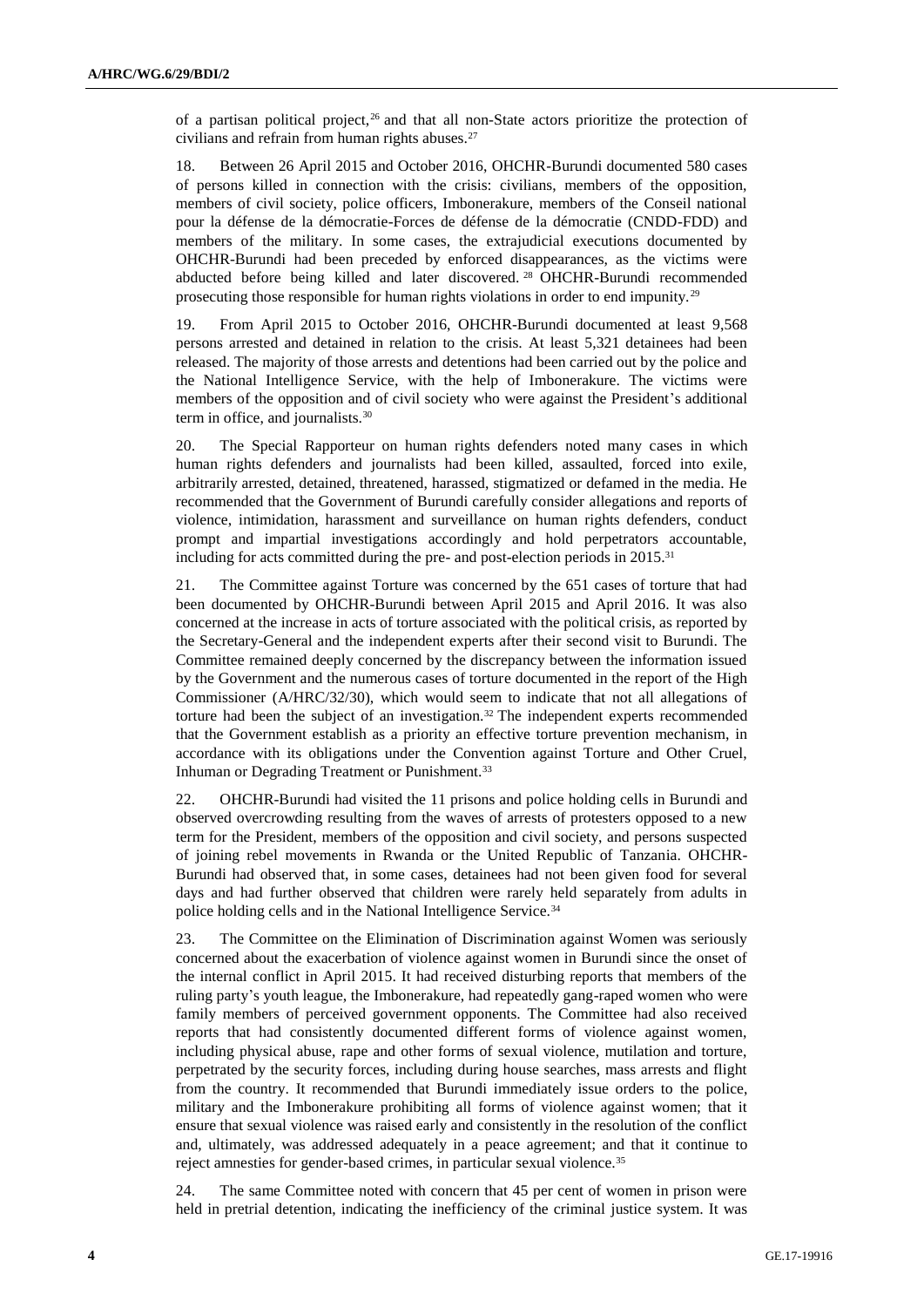also concerned about the conditions of detained women, including overpopulation in prisons, the lack of systematic separation from male detainees and from convicted inmates, as well as inadequate access to adequate food and health care. It was further concerned at the number of women detained with infants and young children and the lack of any social care and protection measures for the children of detained women who were separated from their mothers.<sup>36</sup>

## **2. Administration of justice, including impunity, and the rule of law**<sup>37</sup>

25. Most of the human rights violations documented by OHCHR-Burundi, including summary executions, enforced disappearances, torture and the alleged sexual violence committed by members of the defence and security forces or the Imbonerakure, had not led to prosecution. Hundreds of people arrested during the demonstrations, or following the fighting between the security forces and armed men, had remained in detention without trial.<sup>38</sup> OHCHR-Burundi recommended that the Government of Burundi should conduct an immediate review of the legality of detentions, release arbitrarily arrested people and ensure that everyone arrested in the context of the current crisis had the right to a fair trial.<sup>39</sup>

26. The Human Rights Committee was concerned about the numerous failures and shortcomings in the judicial system of Burundi, in particular the insufficient number of judges and prosecutors, the shortage of resources, the serious backlog of cases in the court system and the lack of independence of the judicial branch owing to interference from the executive branch in the administration of justice. The Committee recommended that Burundi ensure the independence of the judiciary.<sup>40</sup>

27. The Committee on Economic, Social and Cultural Rights was concerned that the security of judges' tenure was not adequately guaranteed, which could seriously undermine their independence. It recommended that Burundi ensure that judges were selected and appointed in an open and transparent manner based on the candidates' integrity and competences and that it strengthen guarantees of their independence.<sup>41</sup>

28. The Special Rapporteur on the promotion of truth, justice, reparation and guarantees of non-recurrence reported that, by the end of April 2015, concerns about the 2015 electoral process had deepened.<sup>42</sup> He expressed concern that discussions in the area of criminal justice for massive violations had come to a halt. Delaying discussion on the set-up of judicial mechanisms until the conclusion of the Truth and Reconciliation Commission's work meant that justice would be foregone in a great number of cases. <sup>43</sup> The Special Rapporteur recommended that Burundi immediately resume discussions, without waiting for the Truth and Reconciliation Commission to complete its work and with the participation of civil society, including victims, on proposed concrete models for a judicial mechanism to prosecute genocide, crimes against humanity, war crimes or other gross human rights violations or serious violations of international humanitarian law; and to immediately undertake preparatory work for judicial investigations and prosecutions.<sup>44</sup>

The same Special Rapporteur stated that reparation initiatives, thus far, had focused mainly on the restitution of land, while other forms of reparation, particularly rehabilitation of victims, had been excluded.<sup>45</sup> He recommended that Burundi initiate broader land reform to overcome pre-existing patterns of discrimination and, in that respect, increase access to land by women, through a comprehensive revision of existing legislative provisions on inheritance rights, registration and titling. On the Truth and Reconciliation Commission, he recommended that Burundi initiate discussions, with the involvement of civil society, including victims, on a feasible comprehensive reparation programme.<sup>46</sup>

30. The independent experts stated that the accountability mechanisms were exceedingly weak and impunity was endemic, which allowed cycles of violence to continue unabatedly. Furthermore, virtually nothing was being done by way of effective remedy to victims, including bringing perpetrators to justice, or to prevent the recurrence of the violations.<sup>47</sup>

31. OHCHR-Burundi reported that many NGO members had been victims of intimidation, arbitrary arrest and detention, physical assault, extrajudicial execution and murder. <sup>48</sup> OHCHR-Burundi recommended continuing to make efforts to expand civil liberties by putting an immediate end to the suspensions of and other sanctions against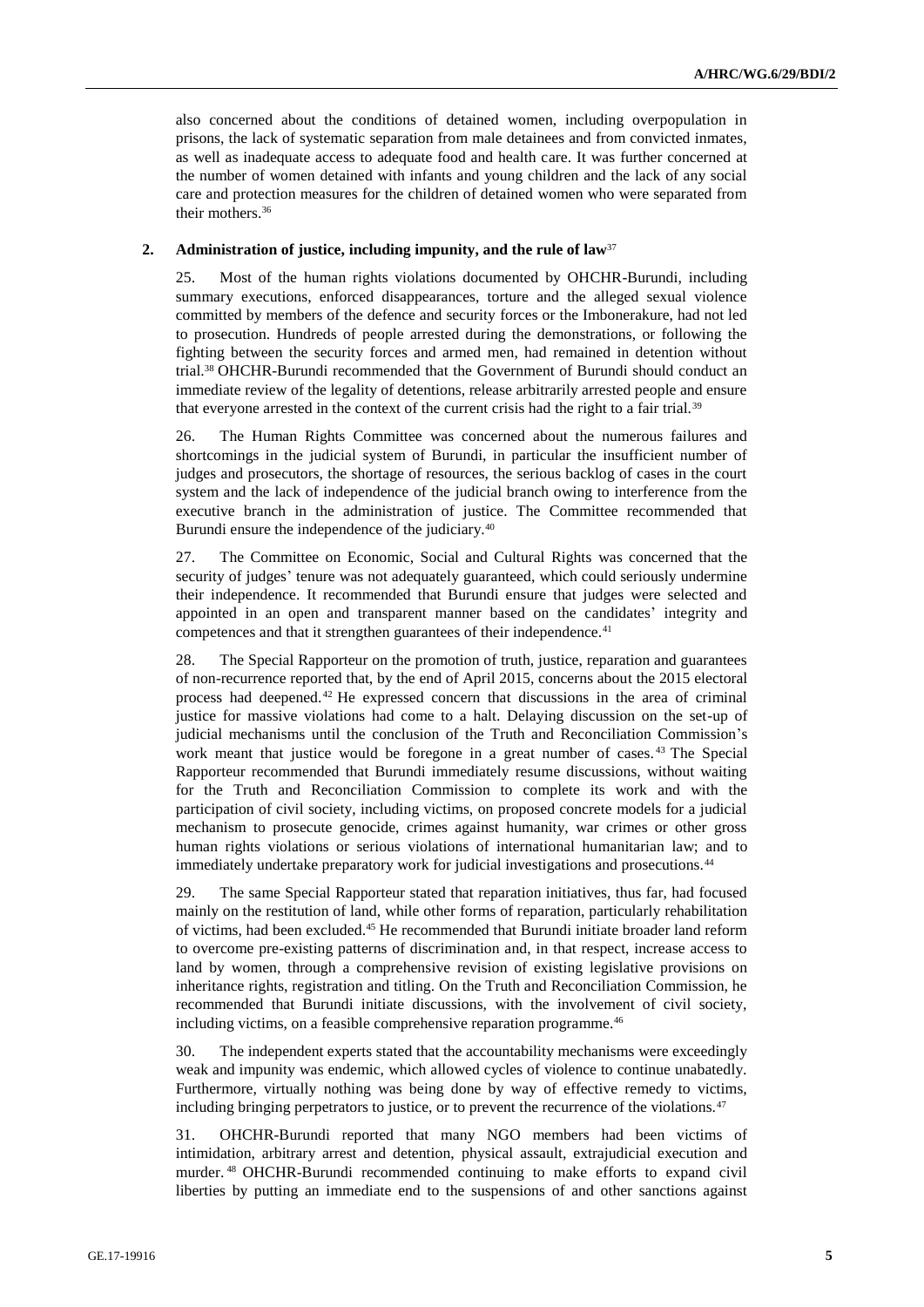NGOs defending human rights, the media and civil society in general and by facilitating their work.<sup>49</sup>

## **3.** Fundamental freedoms and the right to participate in public and political life<sup>50</sup>

32. The Special Rapporteur on human rights defenders expressed concern about reports of threats and acts of harassment and intimidation against journalists and human rights defenders by the police and the Imbonerakure. He recommended that the situation of human rights defenders, in particular the most targeted and vulnerable defenders, be constantly monitored, and that support for their work be provided in order to allow civil society to operate safely.<sup>51</sup>

33. The Committee on the Elimination of Discrimination against Women welcomed the constitutional quota of 30 per cent representation of women in Government, in Parliament and in the Senate and the resulting increase in the participation of women in political life.<sup>52</sup> The Human Rights Committee was concerned by the fact that there were so few women representatives in public affairs at the provincial and local levels.<sup>53</sup> The Committee on the Elimination of Discrimination against Women recommended that Burundi pursue sustained policies aimed at the promotion of women's full and equal participation in decision-making at the national and local levels.<sup>54</sup>

34. The Special Rapporteur on human rights defenders noted with concern reports that political parties and other groups had been prohibited from demonstrating in Burundi and that demonstrators had been intimidated and harassed. He further noted with concern that, on the basis of the principle of maintaining public order, the authorities had arbitrarily banned all public demonstrations organized by certain civil society organizations that had been regularly denouncing human rights violations since 2009.<sup>55</sup>

35. Constitution, freedom of expression must be guaranteed and the State must respect freedom of religion, belief, conscience and opinion. However, the Press Act of 4 June 2013 curtailed freedom of expression and contained several provisions contrary to the International Covenant on Civil and Political Rights and other international instruments. The Act provided for a broad exception to the right of journalists not to reveal their sources in cases involving national security, public order, defence secrets and the physical or mental integrity of one or more persons.<sup>56</sup>

36. Freedom of expression remained restricted. Activities of media critical of the Government had been suspended, while independent media professionals had suffered arbitrary arrests, torture and enforced disappearance. OHCHR-Burundi recommended that the Government uphold freedom of expression.<sup>57</sup>

37. Human rights defenders had been intimidated and ill-treated by security forces. OHCHR-Burundi recommended that a national mechanism of protection of human rights defenders be set up and operationalized.<sup>58</sup>

## **4. Prohibition of all forms of slavery**<sup>59</sup>

38. The Committee on the Elimination of Discrimination against Women welcomed the 2014 law on the prevention and repression of trafficking in persons and the protection of victims of trafficking and noted its implementation through a multisectoral action plan for the period 2014–2017 and the establishment of a national committee. It recommended that Burundi provide continuous capacity-building for law enforcement officials on the early identification, referral and rehabilitation of trafficking victims, and that it prevent, prosecute and adequately punish traffickers and perpetrators of related human rights violations and adopt gender-specific protection measures for women and girl victims.<sup>60</sup>

## **5. Right to privacy and family life**<sup>61</sup>

39. The Human Rights Committee was concerned by the fact that men and women were not treated equally with regard to inheritance, matrimonial regimes and bequests. It also noted that article 88 of the draft personal and family code still provided for different minimum ages of marriage for men and women. It recommended that Burundi amend the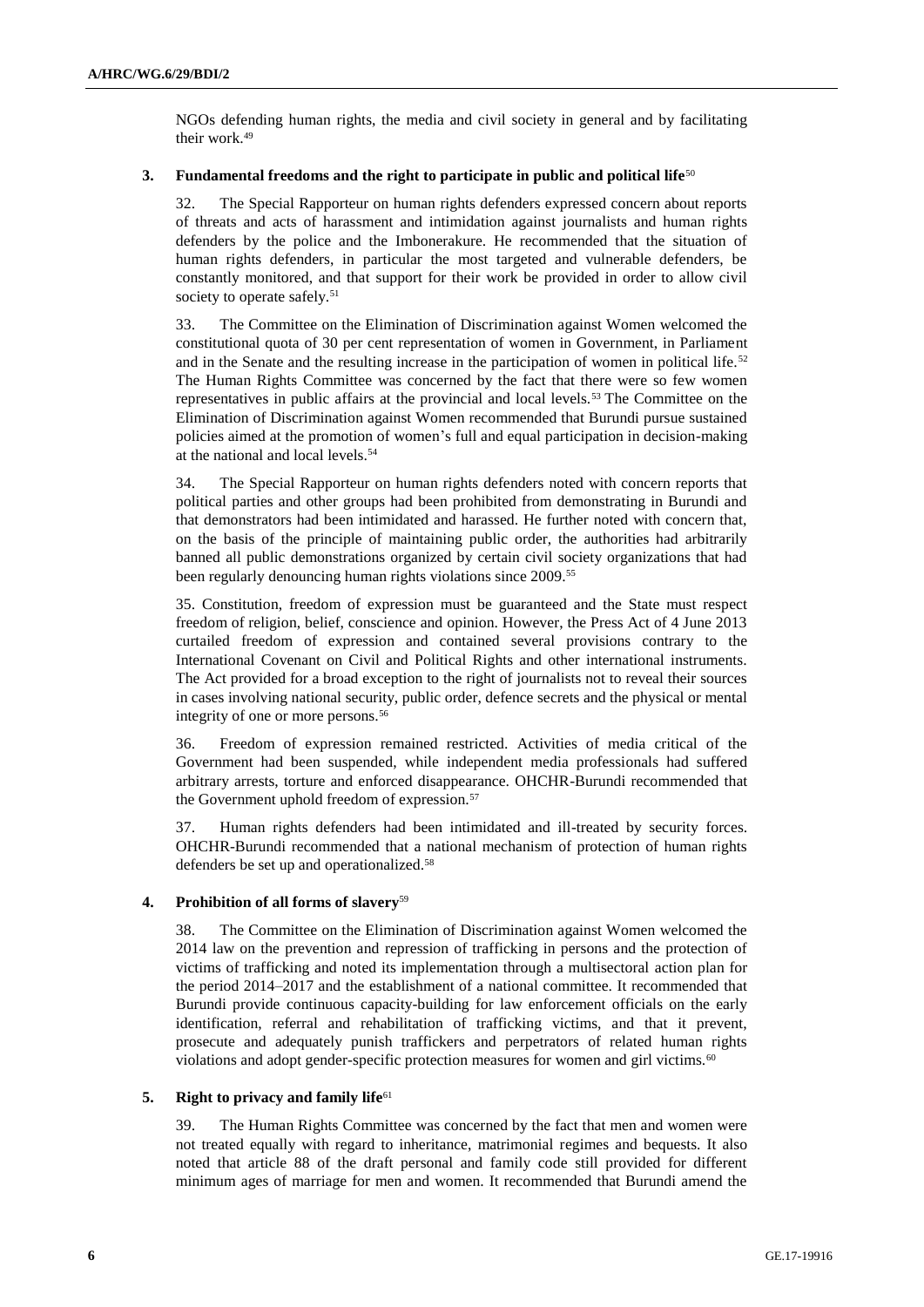Personal and Family Code so that it set the same minimum age of marriage for men and women, in accordance with international standards.<sup>62</sup>

# **C. Economic, social and cultural rights**

#### **1. Right to work and to just and favourable conditions of work**

40. The Committee on the Elimination of Discrimination against Women welcomed the revision of the Labour Code to strengthen women's rights at work and eliminate the persistent wage gap. It further noted the existence of an advanced draft law protecting the right to work for persons with disabilities. It recommended that Burundi expedite the revision of the Labour Code and ensure that it guaranteed substantive equality of women and men, prohibited labour discrimination and enshrined the principle of equal pay for work of equal value.<sup>63</sup> The Committee on Economic, Social and Cultural Rights made similar recommendations.<sup>64</sup>

41. The Committee on the Elimination of Discrimination against Women was concerned about the lack of the protection of domestic workers from exploitation and sexual abuse, that child labour had not yet been banned and that girls continued to be exploited, particularly in domestic work. It recommended that Burundi strictly prohibit child labour and raise the minimum age of employment.<sup>65</sup>

42. The independent experts stated that half of young people in Burundi were estimated to be unemployed. The majority of the demonstrators against the third presidential mandate had been young people, and the high unemployment rate might provide a large source of recruitment for nascent rebel movements and the Imbonerakure. The agricultural sector, which employed 90 per cent of the economically active population, had been affected both by displacement of persons and by the land conflicts that such displacement generated.<sup>66</sup>

### **2. Right to social security**

43. The Committee on Economic, Social and Cultural Rights noted with concern that, despite the adoption of a national social protection policy and the establishment of the Social Protection Support Fund, a large part of the population of Burundi lacked any kind of social protection.<sup>67</sup>

#### **3. Right to an adequate standard of living**<sup>68</sup>

44. The same Committee was concerned that, despite the launch of strategic frameworks for poverty reduction, much of the population did not enjoy an adequate standard of living. Poverty was highest among the most disadvantaged and marginalized groups in Burundi, including women, the Batwa and internally displaced persons.<sup>69</sup>

45. The Committee noted with concern that, despite the launch of the National Agricultural Strategy and the National Agricultural Investment Plan, much of the population lived in a situation of food insecurity. It was also concerned by the high levels of chronic child malnutrition. It recommended that Burundi step up efforts to ensure the right to adequate food and to address hunger and child malnutrition, in particular in rural areas.<sup>70</sup>

### **4. Right to health**<sup>71</sup>

46. The Committee was concerned that, despite the efforts by Burundi to improve access to health services through such means as the medical assistance card, disadvantaged or marginalized individuals and groups, in particular the Batwa and internally displaced persons, continued to encounter obstacles in gaining access to health services. It recommended that Burundi allocate sufficient resources to the health sector and continue its efforts to guarantee the accessibility, availability and quality of health services, in particular in remote rural areas.<sup>72</sup>

47. The Committee on the Elimination of Discrimination against Women was concerned about the persistently high ratios of maternal and infant mortality, the prevalence of HIV/AIDS among women who worked as prostitutes and in rural areas, and the acute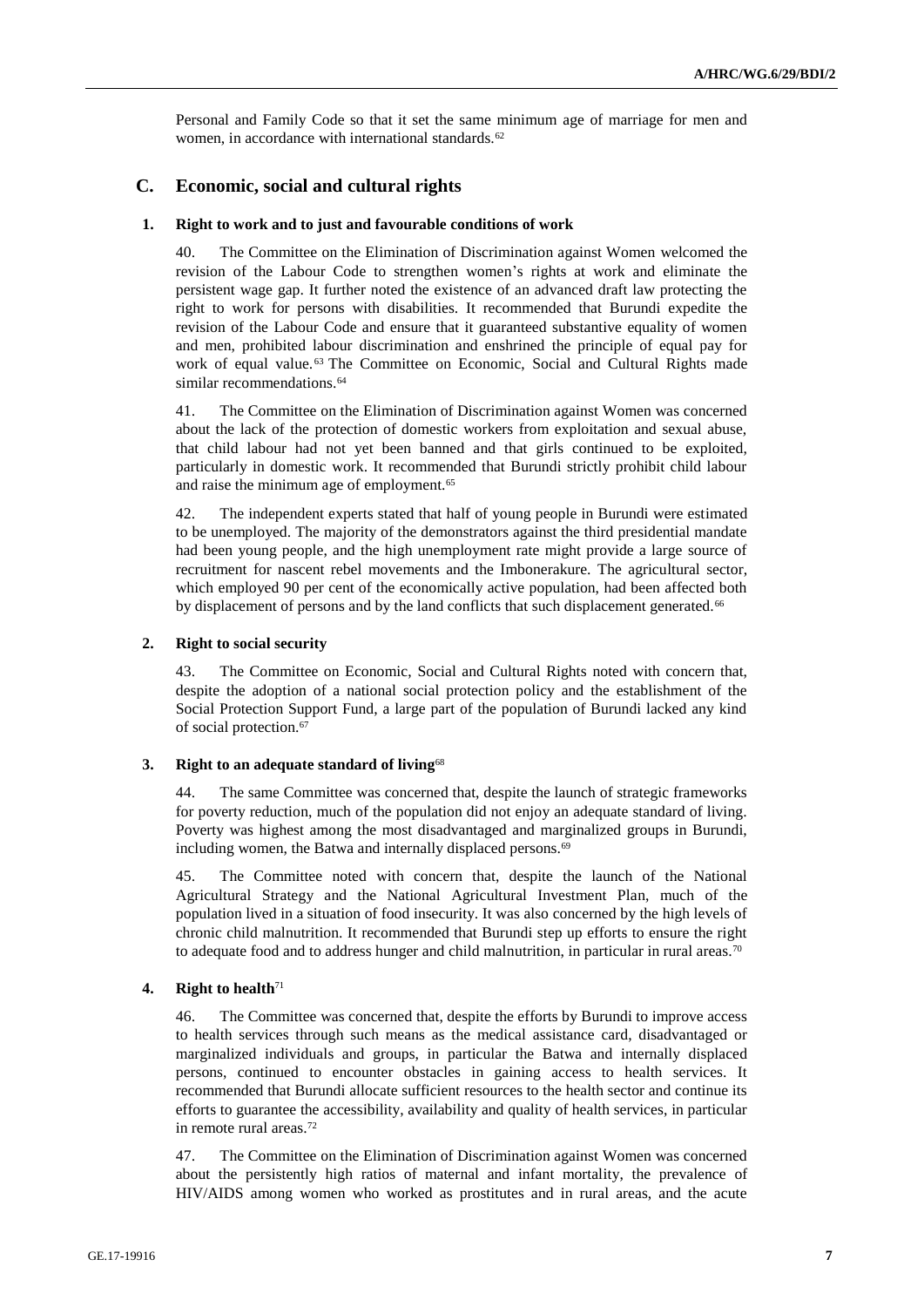malnutrition affecting women. It recommended that Burundi reduce maternal mortality by improving access to basic prenatal and postnatal care, emergency obstetric services, skilled birth attendance and post-abortion care, and access to specialist care, throughout its territory.<sup>73</sup>

48. The same Committee recommended that Burundi decriminalize abortion and expand the grounds on which abortion was permitted to include cases of rape, incest, risk to the life and health of the mother or severe malformation of the fetus, and prepare guidelines on post-abortion care to ensure that women who were pregnant as a result of rape or incest had free access to safe abortion services.<sup>74</sup>

## **5. Right to education**<sup>75</sup>

49. UNESCO reported that Burundi had taken steps to improve school enrolment rates for girls. However, measures unfavourable to girls continued to exist, such as the requirement that girls who gave birth must wait for one year before returning to school, a requirement which severely hindered their educational opportunities. Moreover, girls continued to be the victims of violence, including sexual violence, on their way to school and in school facilities. UNESCO recommended that Burundi should pursue its efforts to increase girls' enrolment in schools in order to ensure that they had equal access to education, and should eliminate discrimination and violence against girls.<sup>76</sup>

50. UNESCO noted that the principle of non-discrimination, enshrined in the Constitution, was not observed, since children with specific needs, internally displaced persons, refugees, children of the Batwa minority, and children with albinism had faced major challenges in accessing education, mainly because of discrimination and inability to pay school fees. UNESCO recommended that Burundi should take steps to eliminate discrimination against children with specific needs, internally displaced persons, refugees, children of the Batwa minority and children with albinism, $77$  and that it should pursue efforts to improve literacy by developing and strengthening relevant partnerships.<sup>78</sup>

# **D. Rights of specific persons or groups**

## **1. Women**<sup>79</sup>

51. UNHCR reported that the risk of gender-based violence, including sexual violence, had worsened. Communities had disclosed feelings of insecurity, particularly single women, widows, adolescent girls and female heads of households, who were more vulnerable to sexual exploitation because of the erosion of protective family and community structures, the lack of access to livelihoods and the dysfunction of the judicial and administrative system, which often led to impunity. In addition, female refugee returnees might face higher risks of sexual violence owing to political stigmatization.<sup>80</sup> UNHCR recommended that Burundi strengthen the capacity of the criminal judiciary and enhance access to legal assistance for survivors of gender-based violence, without any discrimination, in order to promote a system of effective justice, and of prevention and response to gender-based violence.<sup>81</sup>

52. The independent experts stated that the crisis had exacerbated the already prevalent issue of sexual and gender-based violence in Burundi. Furthermore, they had obtained credible information indicating that many Burundian women and girls related to males who had opposed the third term, or had been perceived as political dissidents, had become the targets of physical and sexual violence by elements of the security forces.<sup>82</sup>

53. The dissemination, with a view to the effective implementation, of Act No. 1/1013 of 22 September 2016, on the prevention, protection of victims and suppression of genderbased violence, had been a challenge, especially for lawyers and others involved in the criminal justice system. The information documented the cases of girls (and women) who were victims of rape and who experienced pressure from their families or local administrative representatives to agree to out-of-court settlements. As a result of such pressure, as well as intimidation by the perpetrators of the abuses in question, victims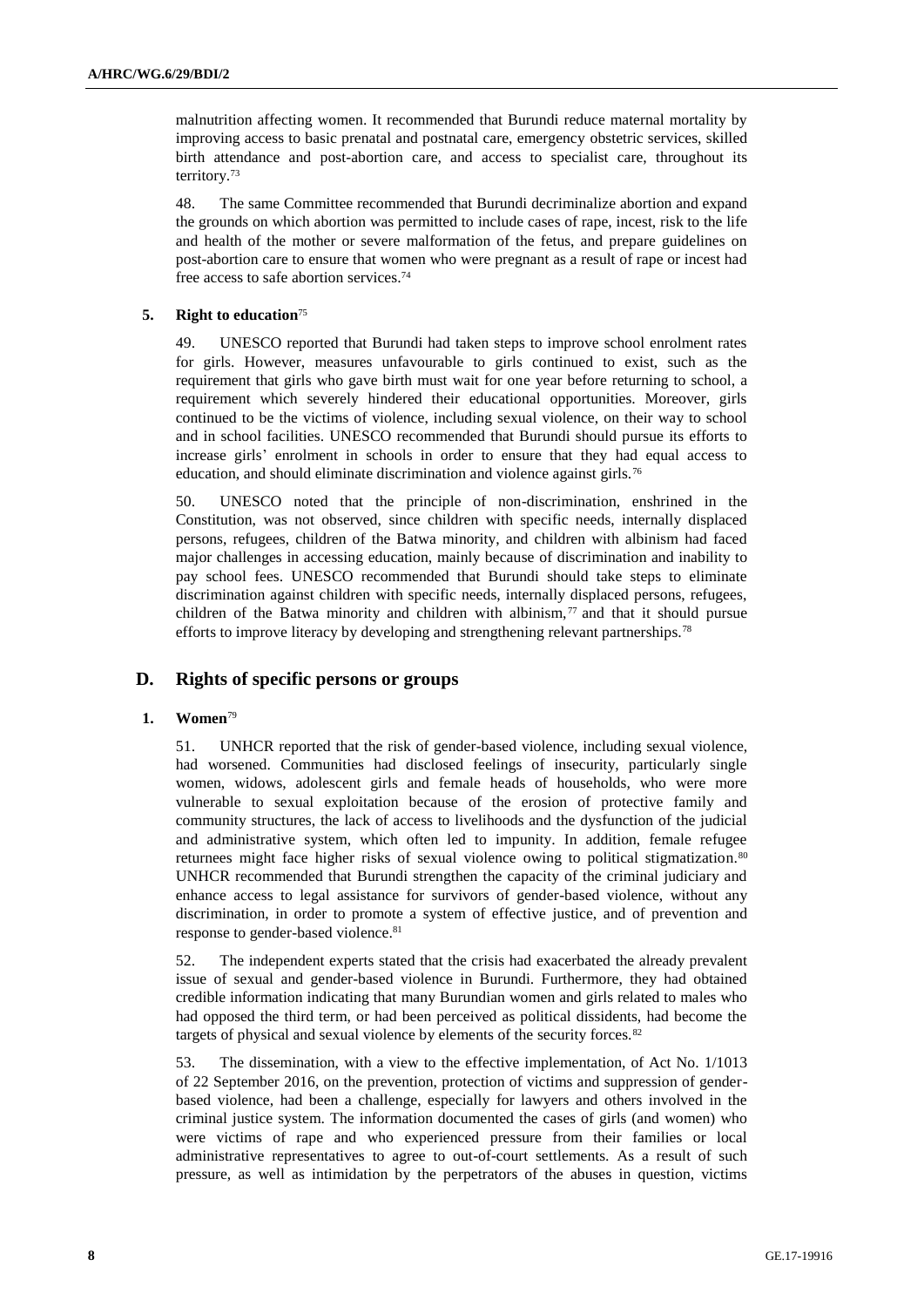renounced their right to justice. Victims rarely appealed to care services owing to a lack of information or out of fear of stigma and reprisals.<sup>83</sup>

54. The Committee on the Elimination of Discrimination against Women recommended that Burundi ensure protection for rural women workers, especially those working in the informal sector, in social protection policies, especially social security, maternity and retirement under the national social protection plan, and that it ensure women did not encounter any legal or administrative impediments in exercising their constitutional right to landownership.<sup>84</sup>

## **2. Children**<sup>85</sup>

55. UNHCR reported that a greater number of children were at risk of violence, abuse and exploitation, including sexual exploitation and trafficking, owing to the socioeconomic situation and the high rate of school dropout. Furthermore, there were concerns over the systematic practice of police round-ups targeting street children — leading to the detention of the minors and their forced return to their supposed areas of origin — and over house searches. It recommended that Burundi convert the current practices of police control and repression against street children into a prevention and protection response system, with the aim of granting adequate reception, assistance, family reunion and other durable solutions.<sup>86</sup>

56. The Committee on Economic, Social and Cultural Rights noted with concern that corporal punishment was not explicitly prohibited in the home and that such punishment was widely tolerated and practised in Burundian society, including in schools, alternative care settings and prisons.<sup>87</sup>

## **3. Minorities and indigenous peoples**<sup>88</sup>

57. According to OHCHR-Burundi, the Batwa still suffered from discrimination in equal access to land, education and health services. The Office urged Burundi to uphold the United Nations Declaration on the Rights of Indigenous Peoples in order to better protect minority rights.<sup>89</sup>

### **4. Migrants, refugees, asylum seekers and internally displaced persons**

58. UNHCR reported that Burundian authorities did not fully acknowledge the presence of persons who had been internally displaced owing to the 2015 sociopolitical crisis and related violence. Incidents of arbitrary arrest and illegal detention of returnees upon their arrival in Burundi had been reported. Moreover, new displacement situations had been generated by evictions and security operations. UNHRC recommended that Burundi discontinue the practice of systematic arrest and detention of returnees at the border, while introducing procedural safeguards for any security control.<sup>90</sup>

59. The Committee on the Elimination of Discrimination against Women noted that the political instability and security situation in Burundi since April 2015 had resulted in more than 50,000 persons being internally displaced and 320,000 persons seeking refuge outside the country, the majority of whom were women and children. It further noted that more than 50,000 refugees from neighbouring countries resided in Burundi.<sup>91</sup>

60. The same Committee had received consistent reports indicating that women and girls in contexts of internal and external displacement were at heightened risk or had been subjected to sexual violence and exploitation. It was concerned that no preventive measures were being taken by Burundi to ensure protection against forced displacement, as well as access to basic services by displaced women and girls.<sup>92</sup>

### **5. Stateless persons**

61. UNHCR recommended that Burundi finalize the ratification process of the Convention relating to the Status of Stateless Persons and the Convention on the Reduction of Statelessness, and that it reform the Nationality Law with a view to reinforcing the *jus soli* clauses and removing any discrimination between men and women in their ability to transmit their nationality *jure sanguinis*. 93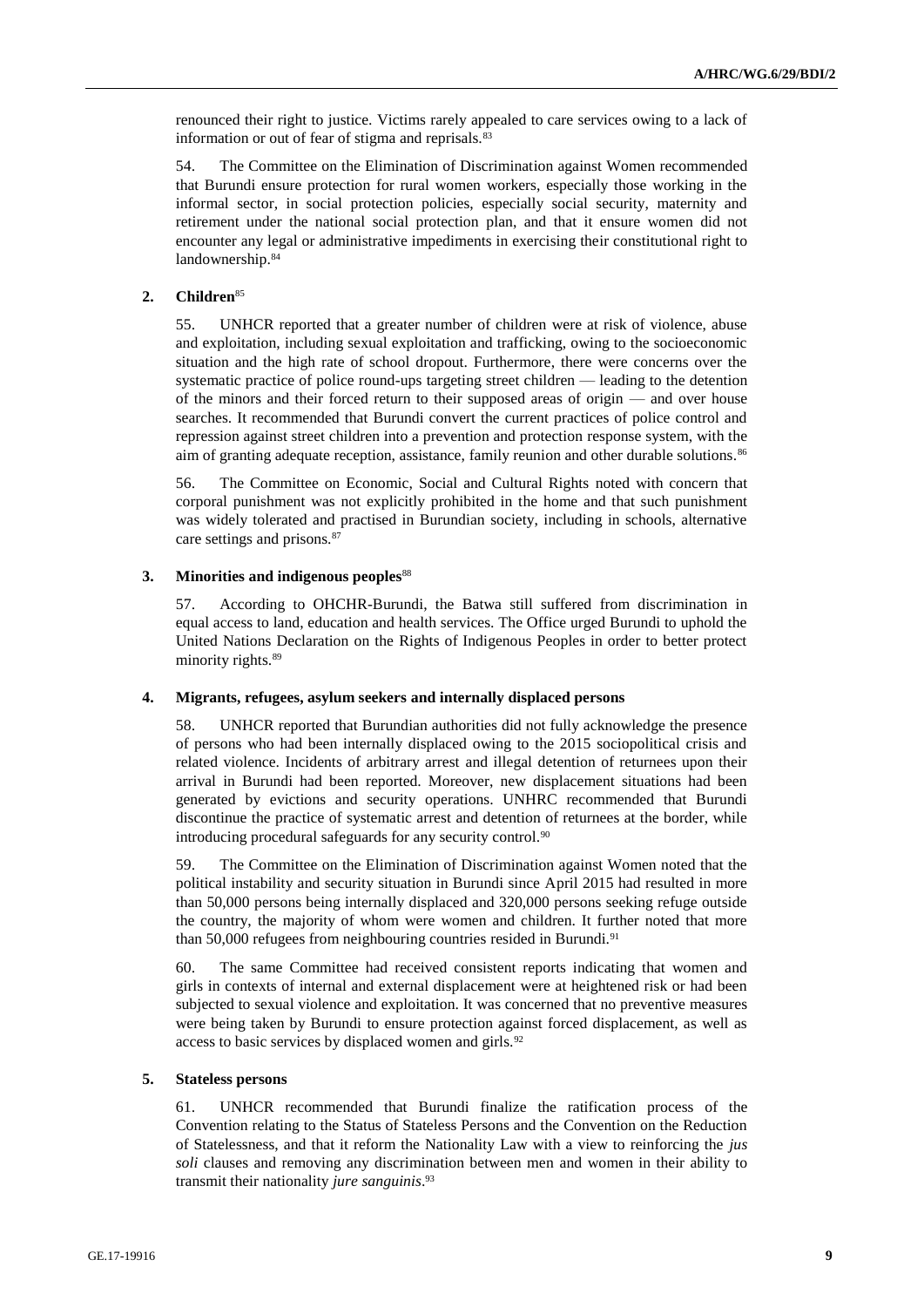#### *Notes*

- Tables containing information on the scope of international obligations and cooperation with international human rights mechanisms and bodies for Burundi are available at [www.ohchr.org/EN/Countries/AfricaRegion/Pages/BIIndex.aspx.](http://www.ohchr.org/EN/Countries/AfricaRegion/Pages/BIIndex.aspx)
- For relevant recommendations see A/HRC/23/9, paras. 126.1–126.17.
- 
- <sup>3</sup> See OHCHR submission for the universal periodic review of Burundi. See OHCHR press briefings of 21 November 2017, available from
- www.ohchr.org/EN/NewsEvents/Pages/DisplayNews.aspx?NewsID=22421&LangID=E. See CEDAW/C/BDI/CO/5-6, paras. 8–9.
- See A/HRC/31/55/Add.2, para. 9.
- Ibid., para. 10.
- See A/HRC/33/37, para. 152.
- UNESCO submission for the universal periodic review of Burundi, p. 5, recommendation 1.
- <sup>10</sup> UNHCR submission for the universal periodic review of Burundi, p. 1.
- <sup>11</sup> For relevant recommendations, see A/HRC/23/9, paras. 126.39–126.45
- See CEDAW/C/BDI/CO/5-6, paras. 16–17.
- Ibid., para. 25 (e).
- Ibid., paras. 10-11.
- <sup>15</sup> See OHCHR submission.
- See A/HRC/31/55/Add.2, para. 100.
- Ibid., para. 103.
- <sup>18</sup> For relevant recommendations, see A/HRC/23/9, paras. 126.46, 126.62 and 126.82–126.84.
- See CCPR/C/BDI/CO/2, paras. 8–9.
- See CEDAW/C/BDI/CO/5-6, paras. 12–13.
- Ibid., paras. 40–41.
- <sup>22</sup> For relevant recommendations, see A/HRC/23/9, paras. 126.53-126.111.
- See A/HRC/32/30, para. 6.
- See A/HRC/33/37, para. 119.
- Ibid., para. 43.
- Ibid., para. 144.
- Ibid., para. 153.
- See A/HRC/32/30, paras. 10 and 16.
- See OHCHR submission.
- See A/HRC/32/30, para. 18.
- See A/HRC/31/55/Add.2, paras. 52 and 103.
- See CAT/C/BDI/CO/2/Add.1, paras. 12–13.
- See A/HRC/33/37, para. 143.
- See A/HRC/32/30, paras. 24–25.
- See CEDAW/C/BDI/CO/5-6, paras. 26–27.
- Ibid., paras. 48–49.
- For relevant recommendations, see A/HRC/23/9, paras. 126.44, 126.87–126.100 and 126.114– 126.131.
- See A/HRC/32/30, para. 51.
- Ibid., para. 67 (d).
- See CCPR/C/BDI/CO/2, para. 19.
- See E/C.12/BDI/CO/1, paras. 7–8.
- See A/HRC/30/42/Add.1, para. 98.
- Ibid., para. 103.
- Ibid., paras. 110 (a) and (c).
- Ibid., para. 104.
- Ibid., paras. 111 (b) and (d).
- See A/HRC/33/37, paras. 126 and 130.
- See A/HRC/32/30, para. 39.
- Ibid., para. 67 (e).
- For relevant recommendations, see A/HRC/23/9, paras. 126.110 and 126.140–126.150.
- See A/HRC/31/55/Add.2, para. 105.
- See CEDAW/C/BDI/CO/5-6, paras. 30–31.
- See CCPR/C/BDI/CO/2, para. 10.
- See CEDAW/C/BDI/CO/5-6, paras. 30–31.
- See A/HRC/31/55/Add.2, para. 81.
- Ibid., paras. 20–21.